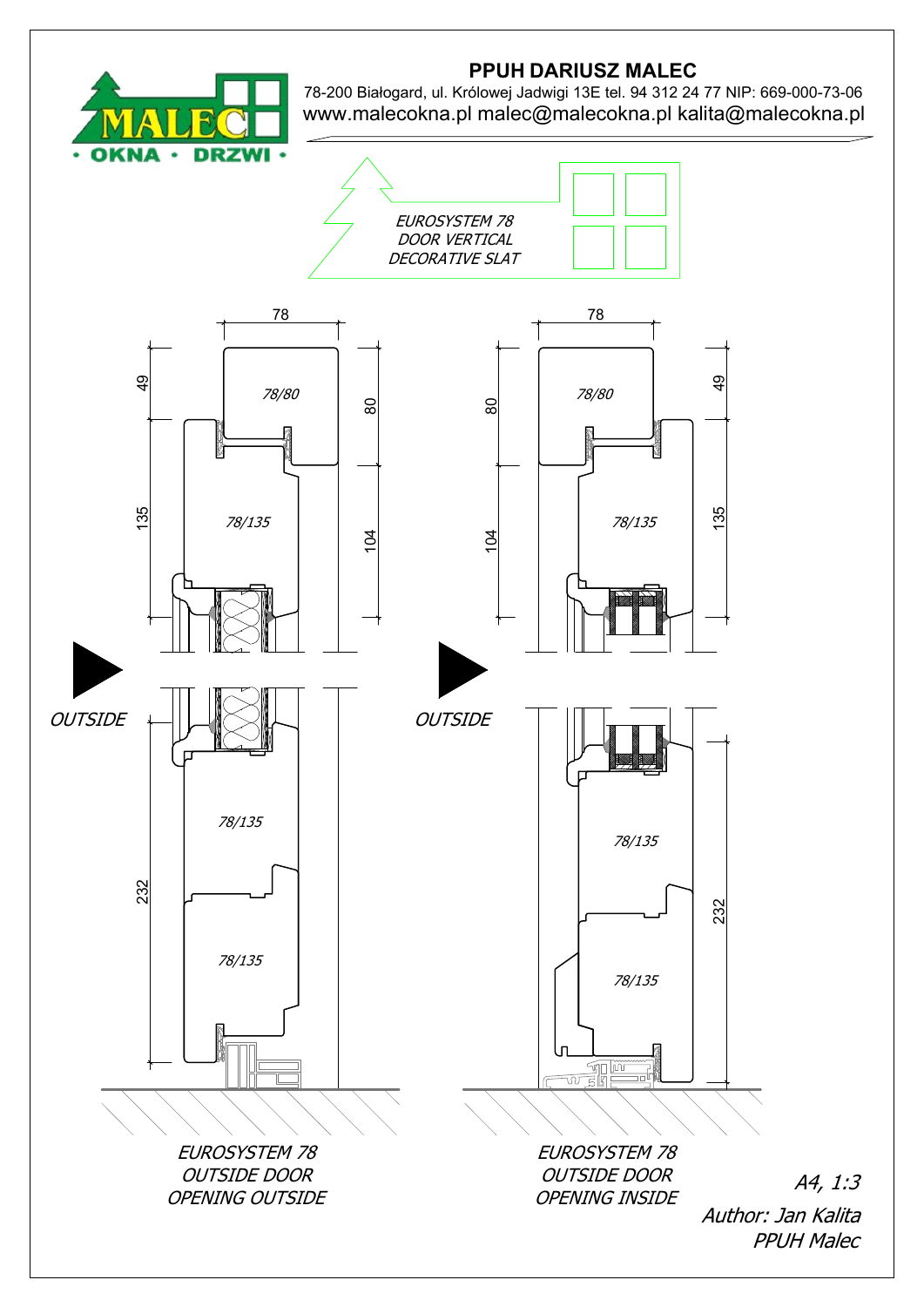

## PPUH DARIUSZ MALEC

78-200 Białogard, ul. Królowej Jadwigi 13E tel. 94 312 24 77 NIP: 669-000-73-06 www.malecokna.pl malec@malecokna.pl kalita@malecokna.pl

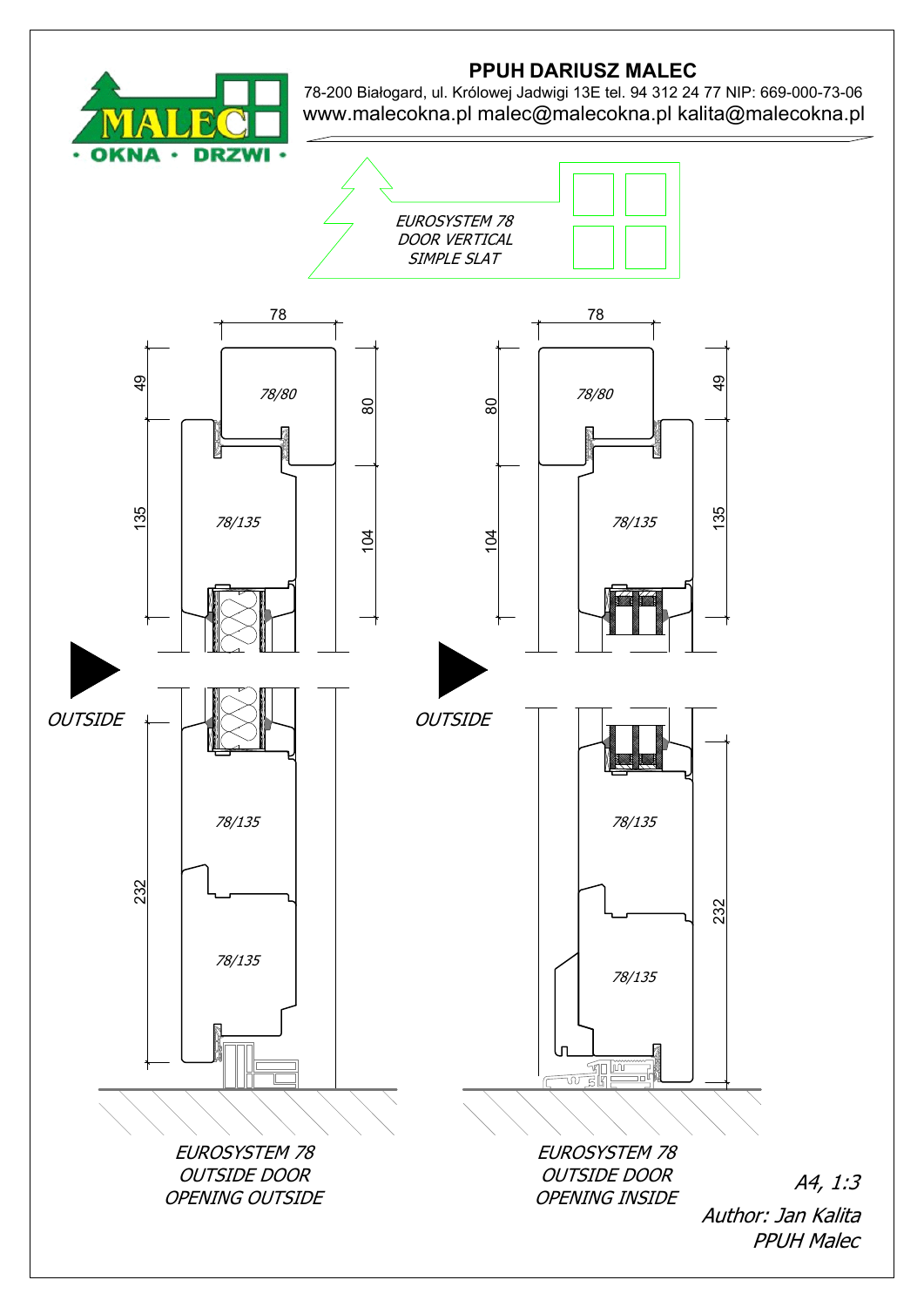